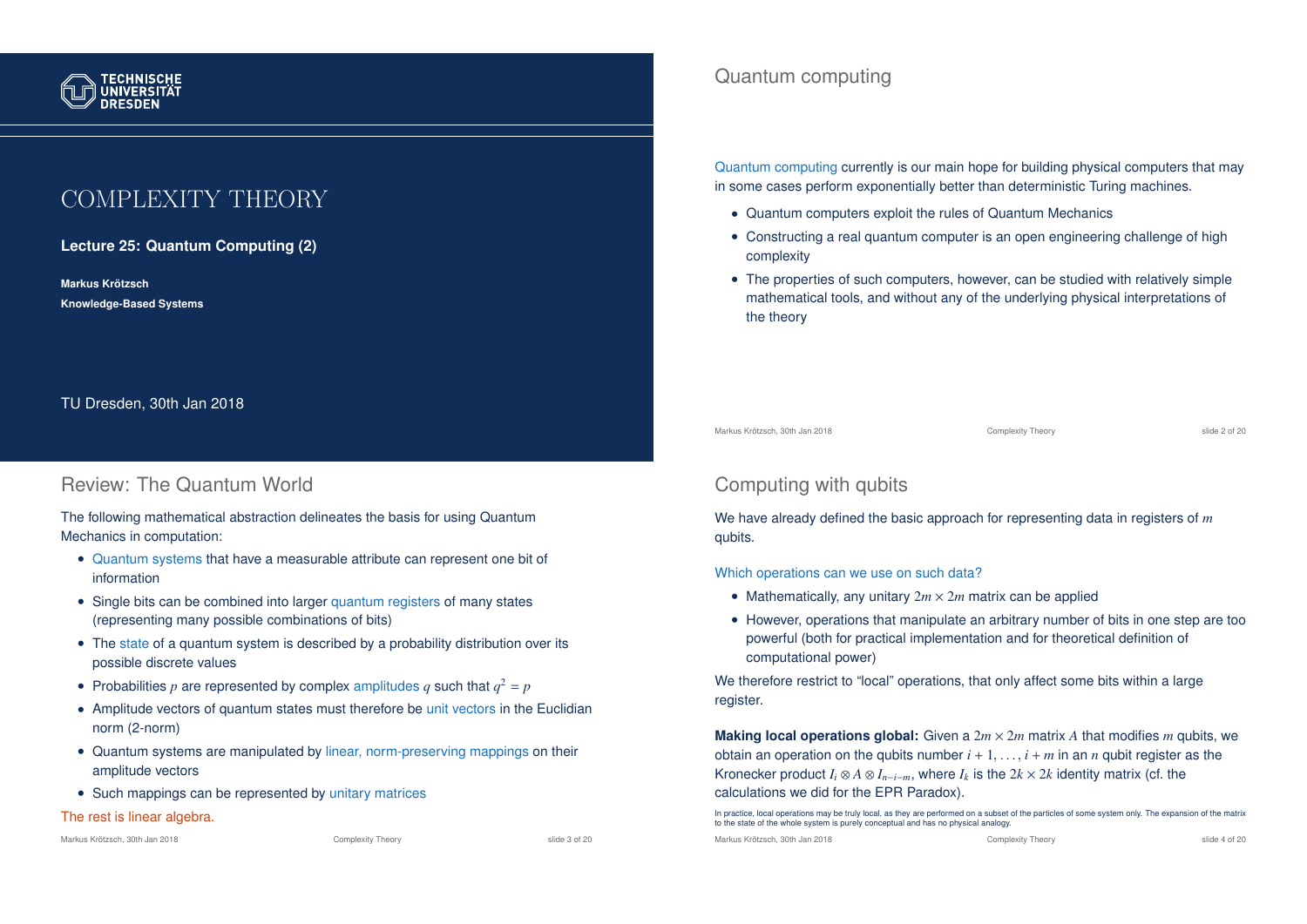## Common local operations (1)

• Flipping a bit (negation) can be achieved with a matrix

 $\begin{pmatrix} 0 & 1 \end{pmatrix}$  $\overline{\phantom{a}}$ 1 0 Í  $\begin{array}{c} \hline \end{array}$ 

• Rotating a bit by  $\theta$  is achieved by

$$
\begin{pmatrix}\n\cos\theta & -\sin\theta \\
\sin\theta & \cos\theta\n\end{pmatrix}
$$

• Exchanging two bits (swap) is achieved by

$$
\begin{pmatrix} 1 & 0 & 0 & 0 \ 0 & 0 & 1 & 0 \ 0 & 1 & 0 & 0 \ 0 & 0 & 0 & 1 \end{pmatrix}
$$

Markus Krötzsch, 30th Jan 2018 Complexity Theory slide 5 of 20

# Common local operations (3)

- Setting a bit to the conjunction of two bits is impossible (unitary mappings are always reversible)!
- Setting an unused bit to the conjunction of two bits can be achieved by an operation  $|abc\rangle \mapsto |ab(c \oplus (a \wedge b))\rangle$ . This is called a Toffoli gate:

|  | $\begin{bmatrix} 1 & 0 & 0 & 0 & 0 & 0 & 0 & 0 \ 0 & 1 & 0 & 0 & 0 & 0 & 0 & 0 \end{bmatrix}$ |                  |             |                                                                      |                |                  |                |  |
|--|-----------------------------------------------------------------------------------------------|------------------|-------------|----------------------------------------------------------------------|----------------|------------------|----------------|--|
|  |                                                                                               |                  |             | $0 \quad 1 \quad 0 \quad 0$                                          | $\mathbf{0}$   | $\overline{0}$   | $\overline{0}$ |  |
|  |                                                                                               |                  |             | $\begin{bmatrix} 0 & 0 & 1 & 0 \end{bmatrix}$                        | $\overline{0}$ | $\overline{0}$   | $\overline{0}$ |  |
|  | $\mathbf{0}$                                                                                  |                  |             |                                                                      | $\overline{0}$ | $\overline{0}$   | $\overline{0}$ |  |
|  | $\mathbf{0}$                                                                                  |                  |             | $\begin{array}{ccc} 0 & 0 & 1 \\ 0 & 0 & 0 \\ 0 & 0 & 0 \end{array}$ | $\bar{1}$      | $\boldsymbol{0}$ | 0              |  |
|  | $\overline{0}$                                                                                |                  |             |                                                                      | 0              | 0                |                |  |
|  |                                                                                               | $\boldsymbol{0}$ | $0 \quad 0$ |                                                                      | $\overline{0}$ |                  |                |  |

#### This is also called the controlled-controlled-not (CCNOT) gate.

Markus Krötzsch, 30th Jan 2018 Complexity Theory Complexity Theory slide 7 of 20

Common local operations (2)

- Copying a bit is impossible (no-cloning theorem)!
- Copying a bit to a new qubit that was initialised to  $|0\rangle$  is possible by implementing an operation  $|xv\rangle \mapsto |x(x \oplus v)\rangle$ , called controlled not (CNOT):

|                                               | $\overline{0}$ | $\overline{0}$ |                                                  |
|-----------------------------------------------|----------------|----------------|--------------------------------------------------|
| $\begin{pmatrix} 1 \ 0 \ 0 \ 0 \end{pmatrix}$ |                | $\overline{0}$ | $\begin{bmatrix} 0 \\ 0 \\ 1 \\ 0 \end{bmatrix}$ |
|                                               | $\overline{0}$ | $\overline{0}$ |                                                  |
|                                               | $\overline{0}$ |                |                                                  |

• The Hadamard operation is given by the matrix:

 $\frac{1}{\sqrt{2}}$  $\overline{\mathcal{C}}$  $\frac{1}{\sqrt{2}}$  $\frac{1}{\sqrt{2}}$   $-\frac{1}{\sqrt{2}}$ Í  $\begin{array}{c} \hline \end{array}$ 

Hadamard gates are used to create superposition, e.g., applying Hadamard to  $|0\rangle$ yields  $\frac{1}{\sqrt{2}}|0\rangle + \frac{1}{\sqrt{2}}|1\rangle$ , a state where 0 and 1 are equally probable.

Markus Krötzsch, 30th Jan 2018 Complexity Theory slide 6 of 20

# Quantum circuits

To define computation, we assemble circuits from quantum gates:

**Definition 25.1:** A quantum operation is called elementary or a quantum gate if it operates on at most three bits of a quantum register.

**Definition 25.2:** A quantum circuit is a direct acyclic graph where all non-input nodes are labelled with quantum gates, and where the out-degree of all gates equals their in-degree, and the out-degree of all inputs equals 1. We allow special workspace inputs that are hard-wired to  $|0\rangle$ .

#### **Note:**

- Input nodes can only have one output due to the No-Cloning Theorem
- The number of input and output wires in gates must be equal since unitary mappings are reversible
- The overall operation of a quantum circuit is therefore reversible, too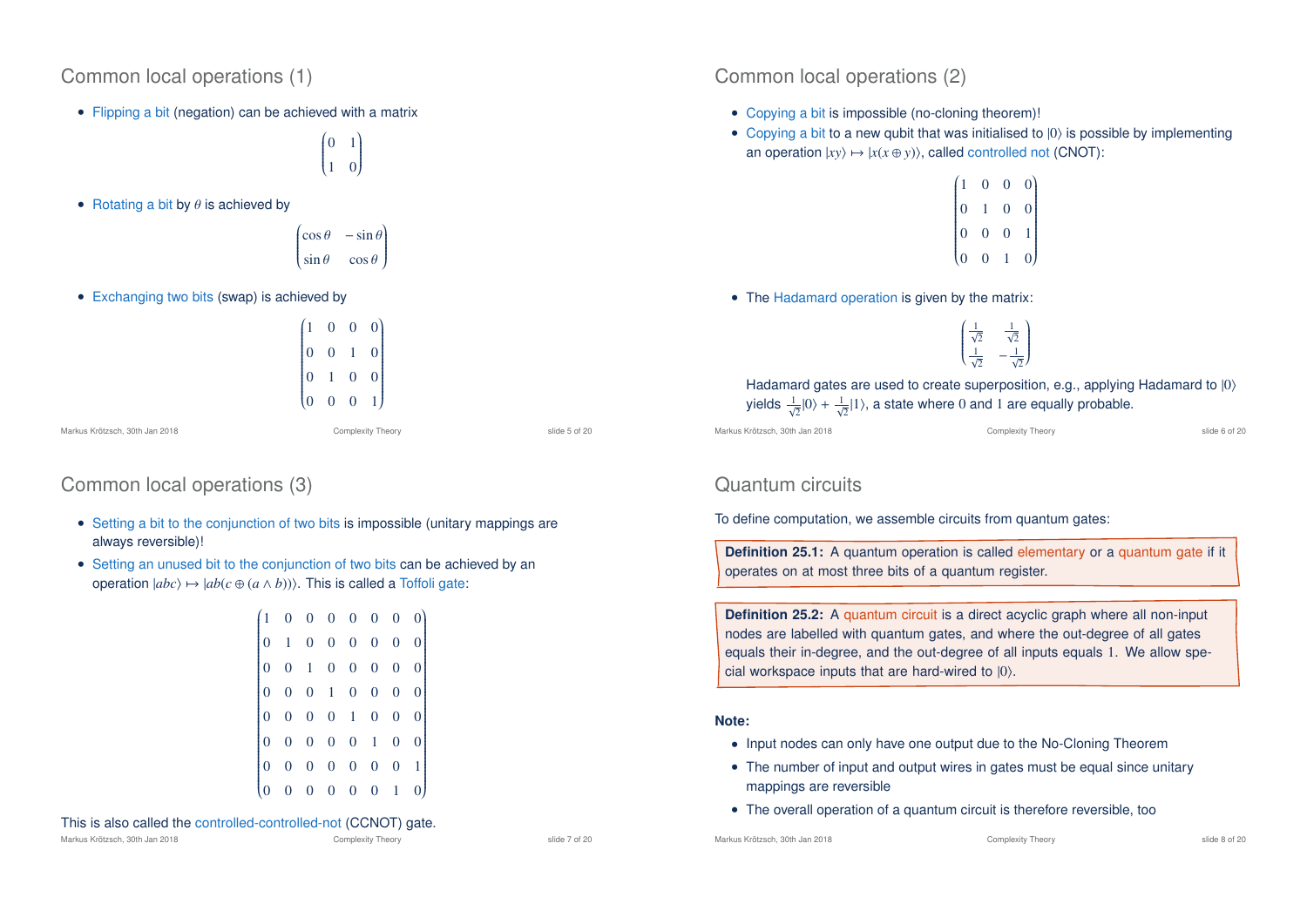## Universal sets of gates

Can we restrict to a small set of universal quantum gates?

#### **Problem:**

- There are uncountably many quantum gates (for different complex number factors)
- Only countably many circuits can be built from a finite set of gates

However, there are (many) sets of gates that are universal up to approximation:

**Theorem 25.3:** Up to any precision  $\varepsilon$ , any  $n \times n$  unitary matrix *U* can be approximated by a product of  $\ell$  matrices  $U_1, \ldots, U_\ell$ , in the sense that

$$
\left|U_{i,j}-(U_1\cdots U_\ell)_{i,j}\right|<\varepsilon
$$

where  $\ell \leq 100(n \log(1 \varepsilon))^3$ , and each matrix  $U_i$  corresponds to the application of a Toffoli gate, a Hadamard gate, or a phase-shift gate  $\left(\begin{smallmatrix} 1 & 0 \ 0 & i\end{smallmatrix}\right)$ ! to at most three qubits.

#### (without proof)

**Note:** quantum computing retains the same power even without the phase shift gates. Markus Krötzsch, 30th Jan 2018 Complexity Theory slide 9 of 20

# Notes on the definition of BQP

- We can safely restrict to, e.g., Toffoli and Hadamard gates
- It is therefore not necessary that the DTM writes out numbers in gate matrices in decimal (which would not be possible)<sup>1</sup>
- As with BPP, the error probability of  $\frac{1}{3}$  is not essential; other constant values  $\langle \frac{1}{2} \rangle$ can be picked
- As with Boolean circuits, we can view quantum circuits as "straight line programs" where in each step, we apply one elementary operation to up to three inputs of an *n*-qubit register

### **BOP**

We can use quantum circuits to define a complexity class:

**Definition 25.4:** A language **L** ⊆ {0, 1}<sup>\*</sup> is in BQP (Bounded-Error Quantum Polynomial Time) if there is a polynomially time-bounded DTM that computes, on input  $1^n$  the description of a quantum circuit  $C_n$ , such that:

- $C_n$  has *n* inputs and, in addition, a polynomial number of constant  $|0\rangle$  input gates (the latter are called ancilla bits);
- $C_n$  has one designated main output;
- Measuring the value *v* of the main output of  $C_n$  on input  $|w\rangle|0\cdots0\rangle$  obeys  $Pr[v = 1 \text{ iff } w \in L] \ge \frac{2}{3}.$

That is: (C*i*)*<sup>i</sup>* is a polynomial-time uniform family of quantum circuits with error probability  $\frac{1}{3}$ .

Markus Krötzsch, 30th Jan 2018 Complexity Theory slide 10 of 20

# Simulating Boolean Circuits in Quantum Computers

We have seen quantum analogues of classical operations:

- Flip negates a qubit
- The Toffoli gate computes a logical AND, that can be stored onto a third ancilla qubit
- Similarly, one can define a quantum gate for a reversible version of OR

Combining these gates, we get:

**Lemma 25.5:** If  $f : \{0, 1\}^n \to \{0, 1\}^m$  is computable by a Boolean circuit of size *s*, then there is a quantum circuit of the same size that computes the mapping  $|w\rangle|0^{m+s}\rangle \to |w\rangle|f(w)\rangle|v\rangle$ , for words  $w \in \{0, 1\}^n$ ,  $f(w) \in \{0, 1\}^m$ , and  $v \in \{0, 1\}^s$ .

**Note:** The quantum circuit must use the same number of inputs and outputs, and requires zeroed ancilla bits for (in the worst case) each gate of the Boolean circuit; after use, the *s* ancilla bits are returned in the qubit values *v*.

 $1$ We generally assume that the numbers that occur in any matrix of the chosen basic set of gates can be computed to arbitrary precision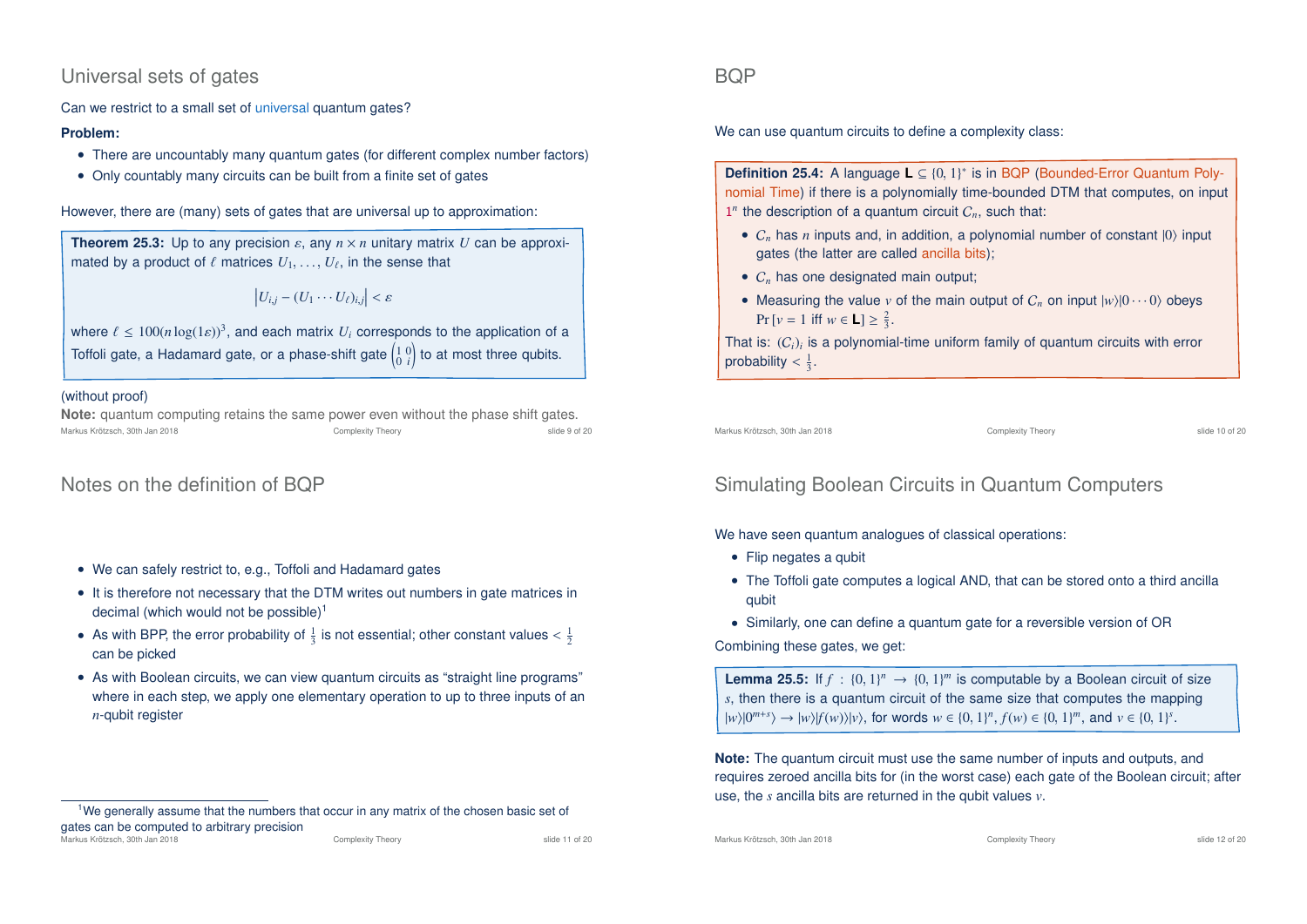## Collecting garbage

The values of ancilla bits after computation may be problematic:

- Used up ancilla bits cannot be reused if the circuit is intended as a subroutine in a larger algorithm
- Ancilla bits might be entangled with the result, and possibly affect its measurement

Solution: clean up any such garbage by uncomputation:

**Theorem 25.6:** If  $f : \{0, 1\}^n \to \{0, 1\}^m$  is computable by a Boolean circuit of size *s*, then there is a quantum circuit of size linear in  $s+m+n$  that computes the mapping  $|w\rangle|0^{2m+s}\rangle \to |w\rangle|f(w)\rangle|0^{m+s}\rangle$ , for words  $w \in \{0, 1\}^n$  and  $f(w) \in \{0, 1\}^m$ .

**Proof:** The quantum circuit proceeds in steps:

- (1) Use *s* gates as before to obtain a state  $|w\rangle|f(w)\rangle|0^m\rangle|v\rangle$  with ancilla bits  $v \in \{0, 1\}^s$
- (2) Copy  $f(w)$  to the *m* unused qubits using CNOT gates, leading to state  $|w\rangle|f(w)\rangle|f(w)\rangle|v\rangle$
- (3) Apply the inverse operation to all gates used in step (1), in reverse order, using the first *n* and the final  $m + s$  qubits.

Step (3) reverses the computation of  $f(w)$  and of  $v$ , resulting in  $|w\rangle |f(w)\rangle |0^{m+s}$  $\rightarrow$ Markus Krötzsch, 30th Jan 2018 Complexity Theory slide 13 of 20

# Classes above BQP

Can we simulate quantum computation on classical computers?

- Yes, if we represent complex numbers up to limited precision (this suffices)
- In particular, classical computers can do anything quantum computers can
- However, the quantum state of an  $n$  qubit register may involve  $2^n$  complex amplitudes
- $\rightarrow$  A direct simulation needs exponential time

It turns out that one can do better:

**Theorem 25.9:** BQP  $\subseteq$  PP ( $\subseteq$  PSpace).

**Proof idea for BQP** ⊆ **PS**pace**:** We can do a "backwards" computation of individual amplitudes in the final state by  $(1)$  considering each possible final base state  $\{0, 1\}^n$  in separation, and (2) tracing each of them back to the at most eight predecessor states that could contribute to its amplitude. The argument is similar to the evaluation of Boolean circuits space that is polynomial in their depth.

## Classes below BQP

We have shown that deterministic polytime TMs can be simulated by logspace-uniform Boolean circuits (Theorem 19.7)

Using the simulation of Boolean circuits by quantum circuits, we immediately get:

**Corollary 25.7:** P ⊆ BQP.

#### How about simulating random computation?

We can use a Hadamard gate to produce "random bits"  $\frac{1}{\sqrt{2}}(\ket{0}+\ket{1})$  that can simulate coin flips. Representing PTMs by deterministic TMs with a random string as certificate, one easily gets:

**Corollary 25.8:** BPP ⊆ BQP.

Markus Krötzsch, 30th Jan 2018 Complexity Theory slide 14 of 20

# BQP and NP

The relationship of BQP and NP is unknown.

- The best known BQP algorithm for NP problems offers a quadratic speedup (Grover's search algorithm)
- "Most researchers" believe NP  $\subset$  BQP
- Conversely, there is an artificial problem (Recursive Fourier Sampling) in BQP that is not known to be in the Polynomial Hierarchy
- "Many researchers" believe BQP  $\nsubseteq$  NP

**Corollary 25.10:** It is not known or expected that quantum computing yields exponential runtime improvements for NP-complete problems!

Markus Krötzsch, 30th Jan 2018 Complexity Theory slide 15 of 20